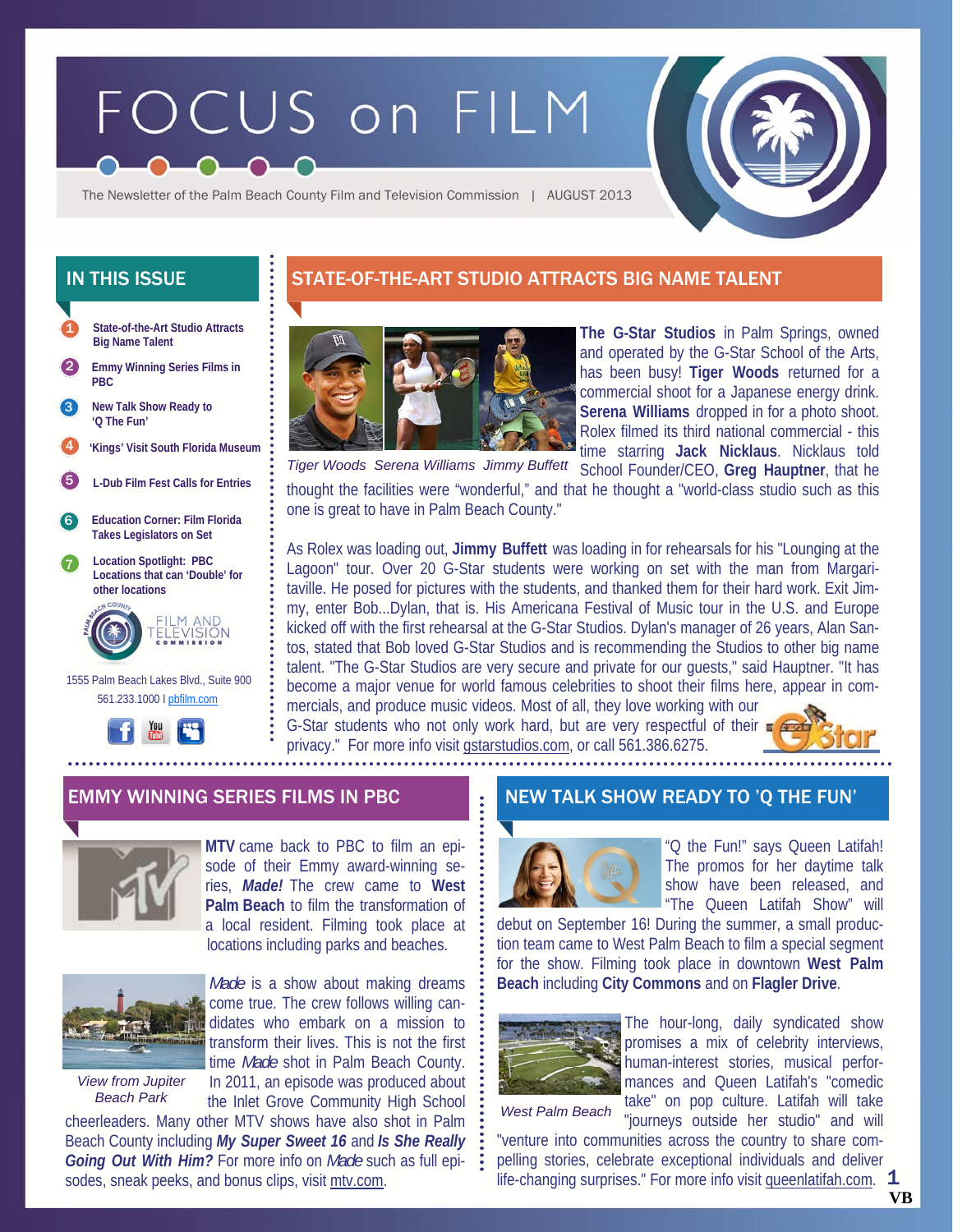

FOCUS ON FILM



**The South Florida Science Center and Aquarium** makes a huge splash on national television! With the help of Nat Geo Wild's reality TV Show *Fish Tank Kings,*  14 massive fish tanks were redesigned.

*The Aquariums Photo Credit: Kim Sargent* 

"Participating on the show is a great way to help us reach more people with our mission of opening every mind to science," said

**Lew Crampton**, CEO of the Science Center.

*Fish Tank Kings* also shot episodes at Gumbo Limbo Nature Center and Kawa Orthodontics in Boca Raton. For more info visit channel.nationalgeographic.com.

## PALM BEACH COUNTY ON A GLOBAL SCALE



The production team from **M2 Productions**  came to **CityPlace** in West Palm Beach and the **Four Seasons Resort** in Palm Beach to produce an

*CityPlace Four Seasons*

international photo shoot for **Visit Florida**. The photos will be seen globally to help promote tourism for the State of Florida. "City Place was an amazing location. We were able to produce four different shots for our campaign without ever leaving it's boundaries. It provides incredible versatility. We also had a great experience at the Four Seasons Resort. It was a beautiful location, and incredibly production friendly," said Producer **Jeff Maher**. M2 Productions began in 1998, and has two offices in South Florida and New York.



Earlier this year, Visit Florida came to Delray Beach to film part of their Florida Insiders series, an initiative of Visit Florida's Share A Little Sunshine program. For more info visit M2Productions.us.

# KINGS' VISIT SOUTH FLORIDA MUSEUM **ART CENTER FEATURED ON CABLE NEWS**



The **Armory Art Center** in West Palm Beach was featured on the national morning show *Fox and Friends.* Director of Education, Talya Lerman and Armory Teen Art Council member Gianna Bishop

represented the Armory.

The show asked the Armory teen artists to re-create a scaled -down version of the West Palm Beach 'Big George' sticky note mural for the New York City set. Talya and Gianna worked through the night to create this mural and were interviewed live the next morning. The local 'Big George' patriotic

mural is the result of a partnership between the Armory Art Center and the City of West Palm Beach. For more information visit armoryart.org or foxnews.com.



### FEATURE FILM HAS AN 'INTUITION'



Each year, Palm Beach County (PBC) welcomes many independent film projects. One recent project, *Intuition* by **Orion's Belt, LLC** a production company based in Ft. Lauderdale, shot throughout the month of July. Featured locations included **City Commons** in

*jail cell at the Palm Beach County Stockade* 

Filming in a West Palm Beach and the Palm Beach Coun**ty Stockade**. "The people in PBC are very helpful in all aspects. I recommend any independent filmmaker to utilize their resources and reach out the them," said Producer **Chrys Calixte**. This is the first feature film for Calixte

and Director **McKinson Souverain**, along with their actors.

The film is about a workaholic relationship therapist who tries to help a young man deal with his social issues, but fails to realize his patient is having an affair with his fiance. Calixte plans to have a theatrical release followed by online and DVD distribution. For more information call 561.233.1000.

## ACTION-PACKED TV SHOW FEATURES LAND-BASED SHARK FISHING IN PBC



Learn how to catch lobsters, surf waves, and go camping courtesy of *How To Do Florida with Chad Crawford*. This award-winning series packs each 30 minute episode with multiple destinations in the Sunshine State. As part of the Season Four episode, "Top 5 Saltwater Catches" host and show creator Chad Crawford shows viewers how he and a professional shark wrangler caught and released blacktip sharks in Riviera Beach. "PBC is a friendly place *Chad Crawford,*  to film. It has great diving and fishing, so it's a natural fit for our show," said Crawford.



*the host of How To Do Florida* 

*How To Do Florida* 

The show is produced by **The Crawford Group** out of Lake Mary, Florida and airs locally on **WTVX** and then goes on to air multiple times on **Fox Sunsports**. Check your local listings for air dates and times. For more information visit howtodoflorida.com.

2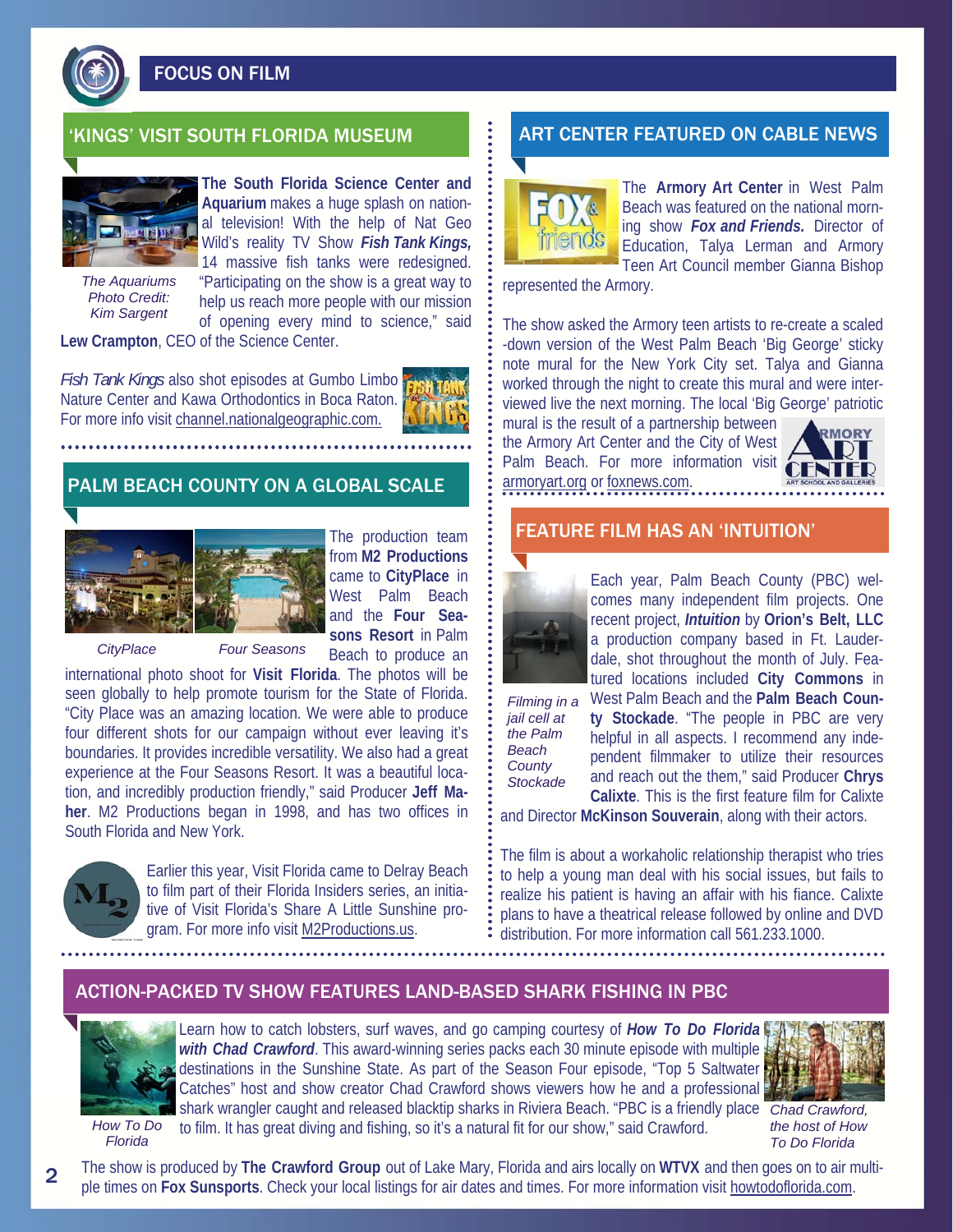

# LOCAL COMEDY WEB SERIES IN PRODUCTION **REAL-DUB FILM FEST CALLS FOR ENTRIES**



Ortho and His Remote" a new comedy web series and brain child of **Marc Zatorsky** and **See-Worthy Films, LLC**, will premiere Sunday, September 1st on YouTube. The series follows Ortho Peters, a 40-something lovable

*Ortho and His Remote* 

simpleton, who escapes his mundane world through his magical TV remote which enables him to enter the television shows he watches.

The first three episodes were shot in **Royal Palm Beach**, **Delray Beach** and **Pahokee** and star actor, **Scotty Fusion**. A total of six episodes will be released this season. The main core of actors and crew members includes: Jackie Turner, Jennifer Lieber, Steve Cohen, Amy Hoerler, Cheri Burr and Andrew Brown who met at the **Burt Reynolds Institute of Film and Theatre** where Zatorsky taught acting and improv and Fusion was Executive Director. The series also stars, Glenn Alexander, who performed standup comedy with Zatorsky ten years ago. For more information please visit YouTube and Face-

book at "Ortho and His Remote" and on FOR FILM & THEATRE IWITTER @Seeworthvfilms.

## FTC WELCOMES NEW STAFF AND INTERNS



Please join the PBC Film & TV Commission (FTC) in welcoming a part-time Production Coordinator, **Alicia Avila**, and two interns, **Ian Saylor** and **Isabella** 

 *Alicia Ian Isabella* 

 *Avila Saylor Morpurgo* 

**Morpurgo**. Alicia will be assisting the production department with coordinating the use of location sites for filming. Ian is a Full Sail University graduate, who wants to see the production process from the FTC's perspective. Isabella is a G-Star graduate who is eager to learn about the laws that regulate the film industry, and passionate about the arts.



The fourth-annual **L-DUB Film Festival**  is now accepting submissions! This year, the festival is looking for an innovative selection across a variety of gen-

*Lake Worth Stonzek Theatre*  res from music videos, shorts, and documentaries to full length features. The deadline is **September 3**. The festival

will take place September 27-29 at the **Lake Worth Stonzek Theatre**. The line-up includes an opening reception, meet and greet event, screenings, workshops, parties and more. Audience Choice Awards will be given out in six categories including Best Feature and Best Short.



This year's Festival Director is **James Venable**. He won the Audience Choice Award for Best Documentary at the L-Dub Film Festival in 2012. Currently, Venable is teaching video production in over 30

local after-school programs and summer camps. He is also working on several film projects now in production. For more information on L-Dub, visit lakeworthplayhouse.org.

### GOLF SHOW 'DRIVES' PBC ONTO TV



**David Feherty**, host of Golf Channel's hit, original series, *Feherty*, sat down to interview golf pro **Keegan Bradley** in Palm Beach County (PBC). The 2011 PGA champ and rookie of the year has a unique style. "There's not a person in

the world that does what I do," said Bradley.

*Feherty* shot in PBC earlier this year as well. Interviews were filmed with Jack Nicklaus at his home in PBC, and Lee Westwood met with Feherty at the Old Palm Golf Club. *Feherty* debuted in 2011 as the most-watched original series in Golf Channel history. For more info visit golfchannel.com.

# "THE EXPOSED" REVEALS LONG HELD AND BEST FORGOTTEN SECRETS



*Joanna Theobalds Suzanne Niedland* 

Florida trained actress and now L.A. resident **Joanna Theobalds** returns to her Palm Beach County roots this summer in preparation for shooting a new dark thriller, *The Exposed*. **William Butland**, who co-wrote the script with Theobalds based on her short play of the same name, will direct the film.

Co-starring in *The Exposed* is **Suzanne Niedland**. Theobalds and Niedland met at the **Burt Reynolds Institute for Film and Theatre (BRIFT)**. Theobalds has been a stage and film actor for over 20 years. Niedland is both a filmmaker and an actor with over 20 years of experience. Butland is currently in postproduction for his latest feature film, *All That You Can't Leave Behind*. Theobalds plans to enter *The Ex-*3

*posed* in numerous film festivals. For more info call Joanna Theobalds at 213.840.3948.